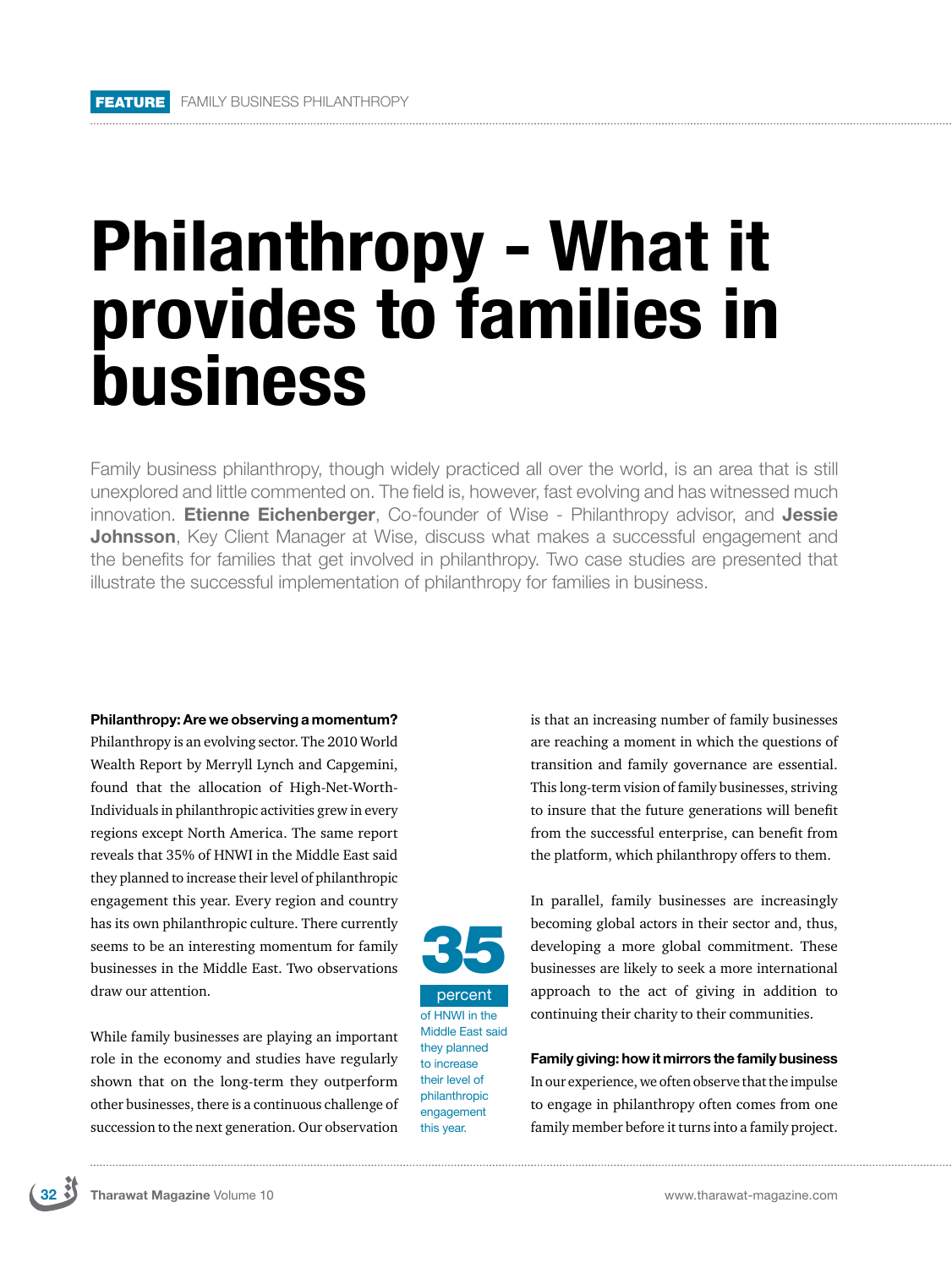FAMILY BUSINESS PHILANTHROPY **FEATURE** 

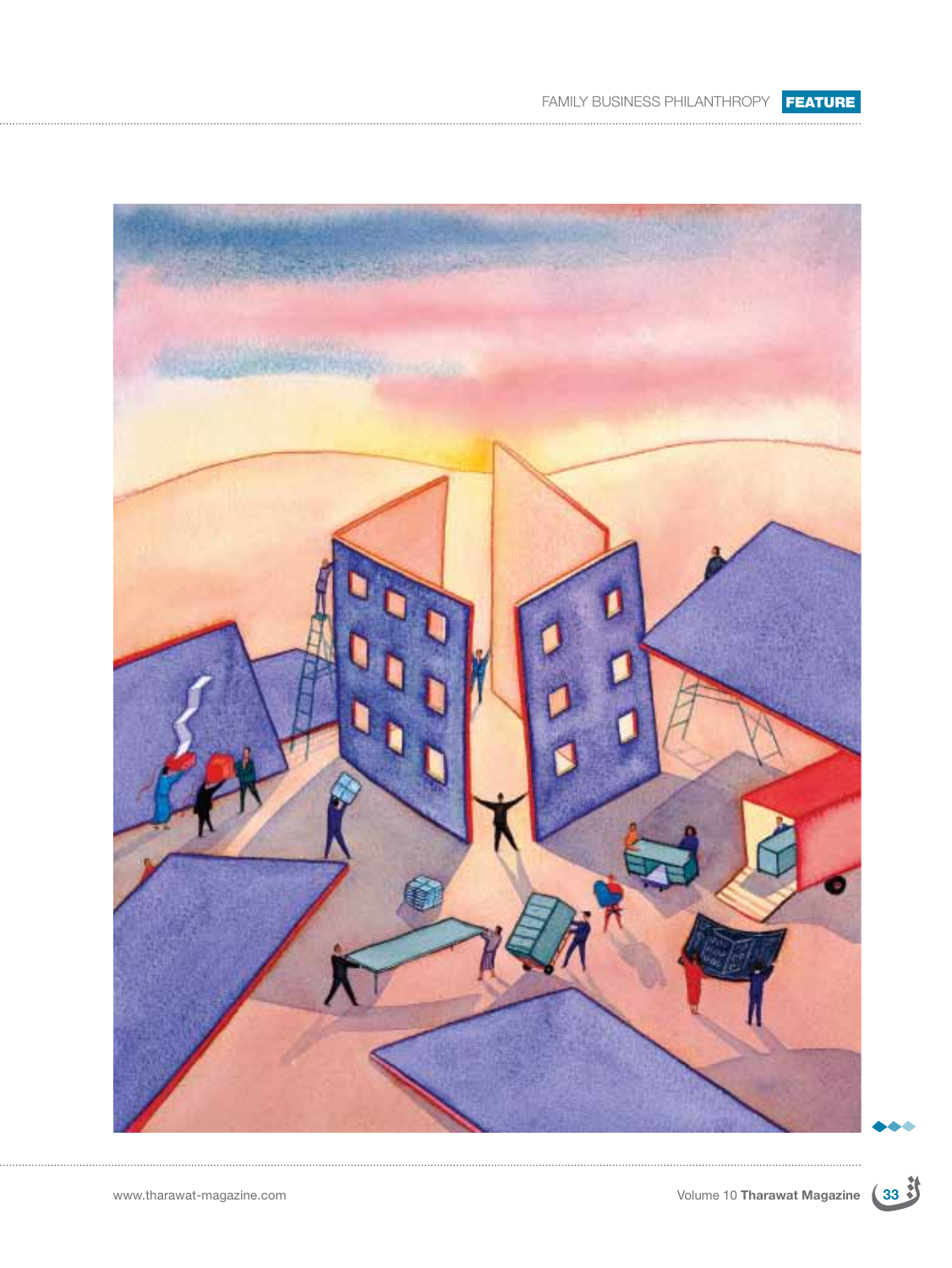Philanthropy is plural and the reasons to involve the family are as varied as families themselves. Here are some of the common impetuses:

#### **Nurturing family legacy**

Family entrepreneurs' long-term vision for their business is anchored in the ambition to create value and wealth for their descendants and for society. The business development is often aspired by sustainability and these entrepreneurs want the future generation as well as the community to benefit from their success. Hence, philanthropy becomes a natural expression of personal and spiritual values. It can translate the desire to 'give back to the community' and help the development of action promoting general interest to leave a strong family legacy.

# **Strengthen the bond between and among generations**

Philanthropy can become a common ground, or a sort of neutral ground that can include parents, children, partners, and grandchildren in a project that is not the family business. In other words, it becomes a place for encounters, dialogues, or exchanges of shared altruistic interests. It is a wonderful opportunity to bring together, and even to unite family members. It also provides a space to create new conversation topics, especially around intangible values. As such, it also offers opportunity for personal growth. In an increasingly rapidly changing cultural, economic and social context, sharing a common family project can bridge geographic distances as well as generational gaps. In this sense philanthropy is a channel between and among generations.

#### **Involving the next generation**

Philanthropy can also be a learning tool giving parents the possibility to...

Accustom their children to share their resources and to give them the opportunity to do so,



# Leverage your Resources

- $\triangle$  Guide them in finding their modus operandi that will help shape their personalities,
- Learn how to defend one's point of view within the family,
- Make them understand the value of money and teach them to work together,
- Explain the importance of wealth management In this sense, it can help the younger generation to acquire practical skills and develop the entrepreneurial attitude that will be important in life as well as in the business world. One of the approaches to involve the younger family members is to have a separate next generation fund allowing them to allocate smaller grants to their individual choices. This experience helps them to take responsibility and to develop confidence by recognising their preferences.

#### **Some Good Giving Principles?**

Donors want generosity to go hand in hand with real opportunities. However, in the words of a donor "the hardest part is to find a balance between heart and reason- it is a perpetual challenge". Maintaining professional standards is, nevertheless, essential to families who have built their business successfully. In other words, being good at doing good.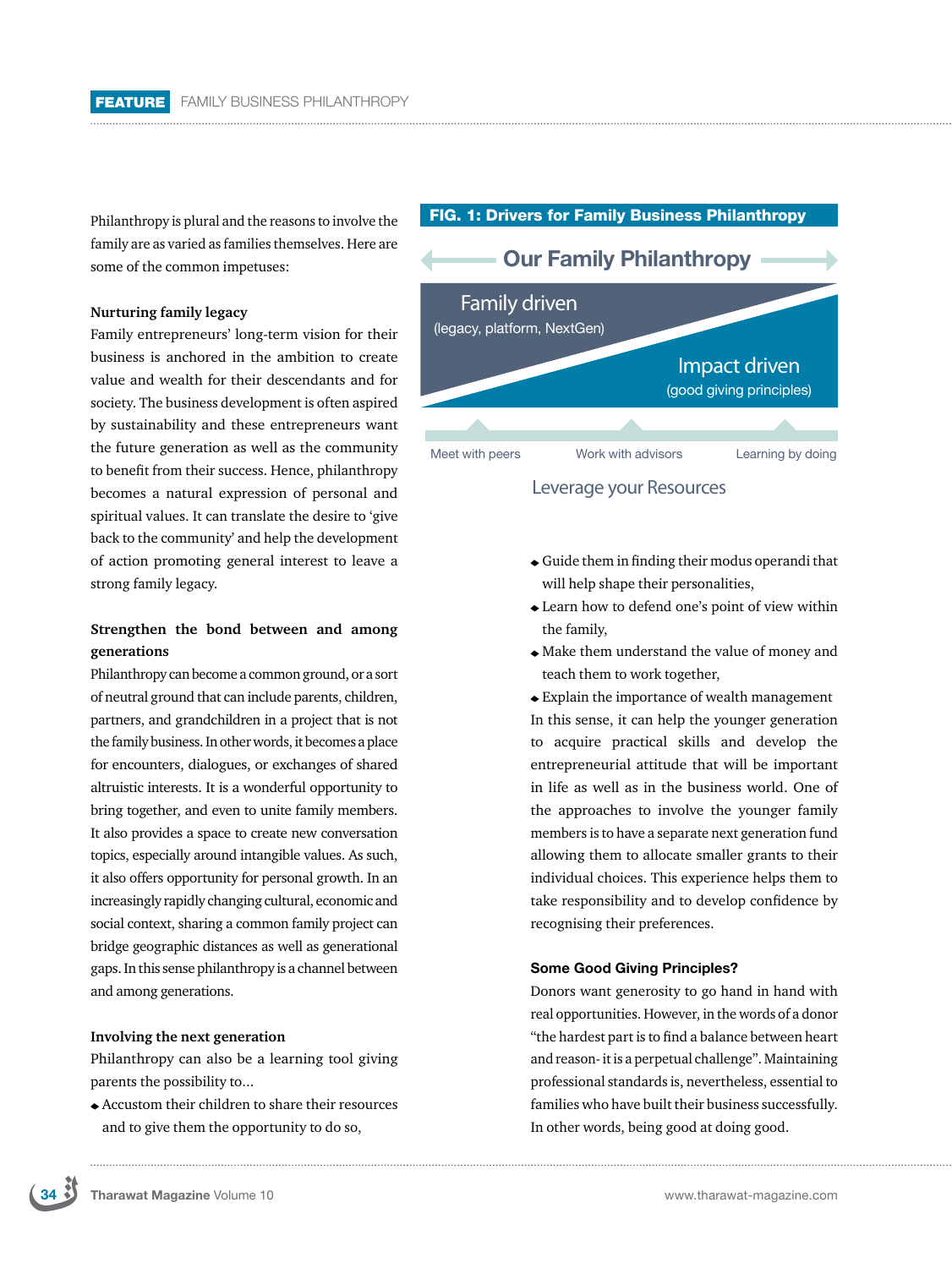## FIG. 2: Trends in Philanthropy

# **Emerging new style in philanthropy**

# Former paradigm  $\blacksquare$  New paradigm

- Doing on your own
- ▶ Responding to solicitations
- Non-for-profit as a recipient
- Giving to general cause

- ▶ Learn from others, get advised, involve children
- Pro-active on issues of interest
- Donors & social enterprises as partners
- ▶ Specific objectives to create impact

**Philanthropy** becomes **a natural expression** of personal and **spiritual values**. It can **translate**  the desire to '**give back to the community**' and help **the development of action** promoting general interest to leave **a strong.**



#### **Pro-active engagement**

"Giving" is about making choices and taking a position on what you consider to be the right course of action. "Giving" is also about selecting trustworthy actors on issues close to your heart in order to optimise the impact of a donation and to be part of a rewarding and challenging experience. Such an engagement calls for a rigorous definition of interests to ensure that the best suited partners and the most appropriate mechanisms are found.

#### **Project approach**

At a time when greater transparency and

accountability are called for, having the right tools for project management has become essential. Project management is a complex process that requires multiple stages including the planning of objectives and results, taking into account the predictability and sustainability of a project. Defining a specific project within the chosen organisation will enable the donor to get to know the partner organization better and to build trust for greater impact.

#### **Exit strategy**

The sustainability of the organisation is assured once it can provide its activities autonomously or with a variety of support. Predictability lets an organisation anticipate the end of a support cycle. An exit strategy combines these two perspectives. At the same time an exit strategy allows for a project planning phase (3 to 5 years). When finalising this phase, an analysis of the challenges, failures and successes of the project serves as lessons for future improvements. At the end of a project cycle you will be able to choose between renewing your support for a new phase or project, or retract from the organisation with the feeling of having contributed to a significant and lasting impact.

#### **Leveraging your engagement**

It is important for donors to ensure that their family dynamic as well as their available resources converge to fulfil social impact. For many families time is a constraint and financial resources are limited. We draw from our experience working with families to put forward hereunder ways of leveraging philanthropic engagement:

### **Meet with peers**

Inspiration through peers is important. Gatherings that are exclusively for families engaged in philanthropy allows donors to learn



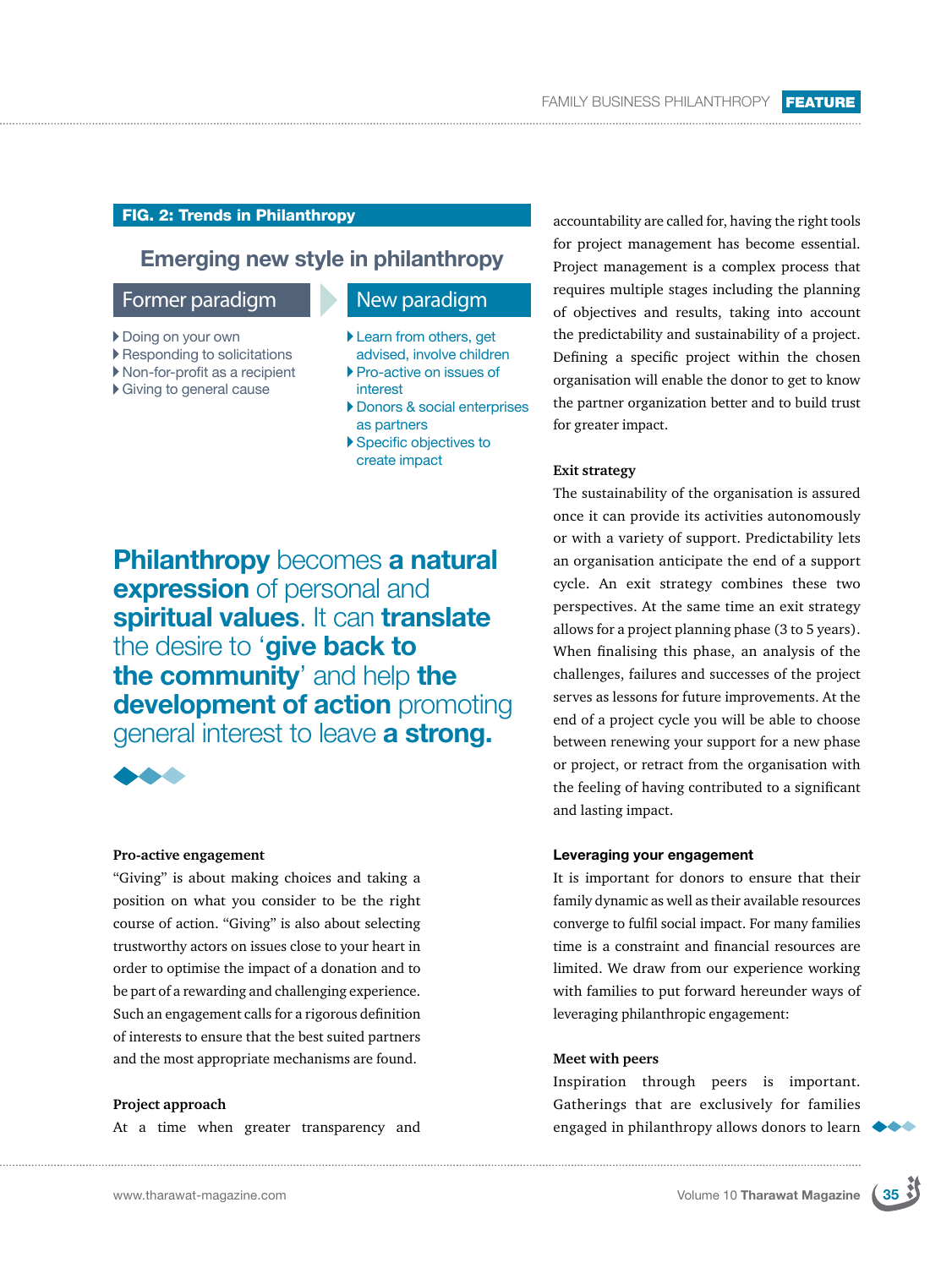about other families' modus operandi or discuss pertinent issues ranging from strategic choices of funding approaches to family dynamic. This opportunity to share practical experiences among peers allows donors to enrich their philanthropic engagement.

An exclusive donors' network such as 'Families in Philanthropy' provides a platform to discover and share ideas with families represented across different generations involved in philanthropy.

#### **Work with advisors**

Giving involves choosing. In a dynamic sector where choosing organisations you trust in areas you are drawn to or making common family decisions can be overwhelming, getting the support of professional advisors can be key. "They help us figure out what we can expect from the various projects that are presented to us and more importantly, they share their experiences at a time when we could get carried away by excessive idealism" says a member of a family who relies on philanthropy advisors for their engagement.

# **CASE STUDIES 1:**"I wanted to include philanthropy in the family governance"

Laure, her brothers and sister are involved in the company that their father Matteo founded twenty years ago. As a young immigrant from Italy who arrived in France in the 1960s, he studied in Alsace before starting to work in the conversion of old buildings owned by the steel industry.

Matteo and his wife wanted to express their gratitude for the opportunity that was given to them by personally engaging, with their family, in a philanthropic project. "When we started reflecting on family governance five years ago, we wanted philanthropy to be included and we decided it was the right moment to start our family engagement. We wanted to include our children and our grand-children in the project" says Matteo. The family agreed immediately.

They started by putting down in writing the first values and principles that mattered to them. This became the first "family charter." As Laure explains, "We and our spouses thought about the strengths of our family, what kept us together, and what was meaningful to us all". The charter inspired the founding document of the foundation that they established a year later.

Since then, they have supported about ten projects in France and abroad. All family members are involved in the decision-making process, which gives meaning to philanthropy, and unites the family. It is particularly important for the spouses who are not involved in the

business, because of strict family rules that pertain to them. However, they are strongly encouraged to play a role in the family's philanthropic projects, which helps to strengthen the family's values.

Laure believes that this strictly family approach to philanthropy was actually an excellent choice. Keeping family philanthropy separate from the company policy on philanthropy allows each structure to play its role efficiently, according to guidelines, without succumbing to the constraints of the other, even if they have very similar values and motivations. The reputation of the family or of the business is not at stake, should either of them be subject to criticism.